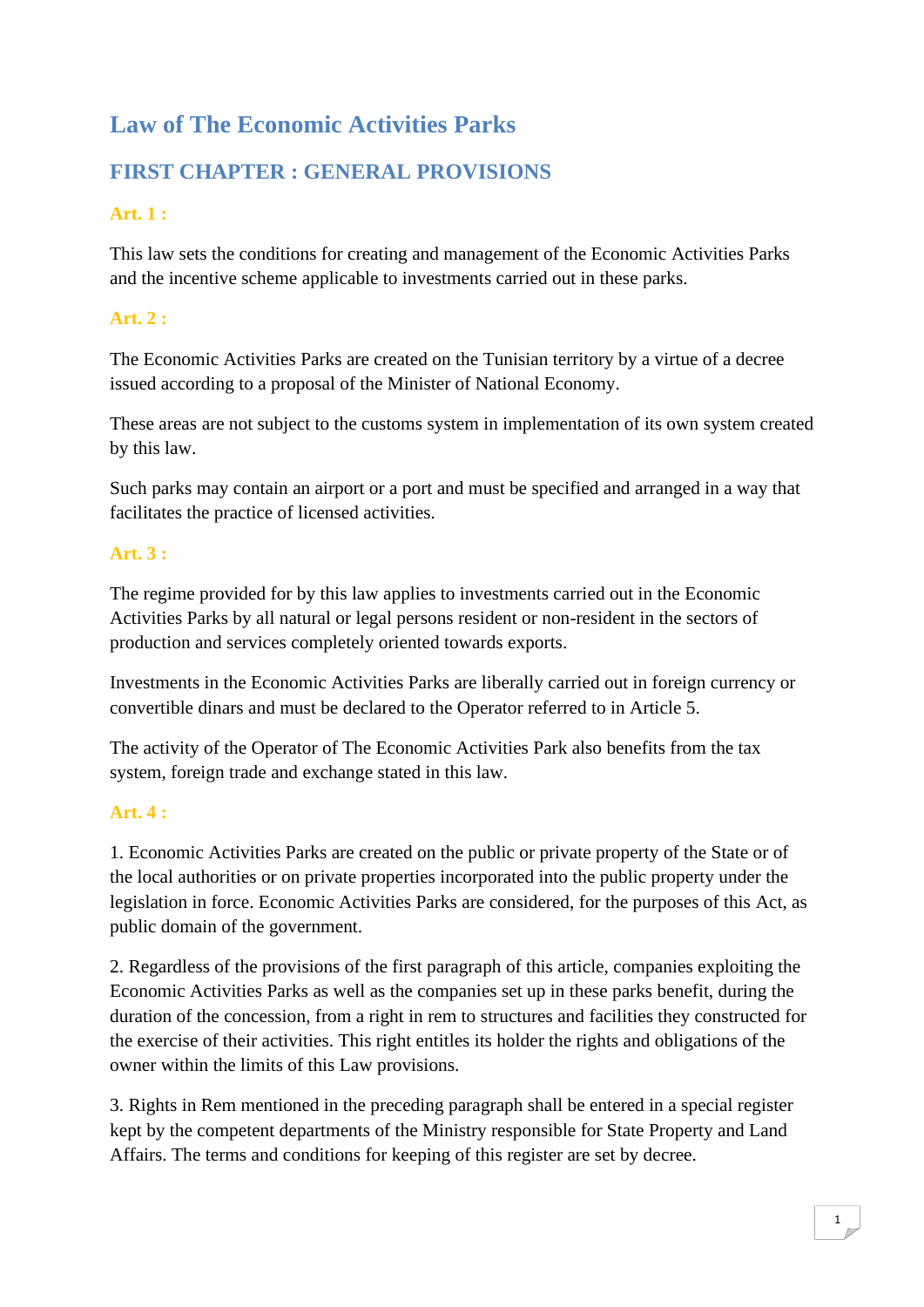4. Real rights, as well as buildings and structures can only be mortgaged to guarantee loans agreed up on to finance the construction, alteration or extension of buildings and structures built on the parks subject of the concession. Unsecured creditors, other than those whose claims have arisen in connection with the completion of these works, cannot practice precautionary or enforcement measures on the rights and property mentioned in this article.

5. The mortgages effect on rights in rem, constructions and structures shall lapse at the end of the concession contract. These constructions and structures become state property under the conditions provided for in the concession contract, free of all charges or mortgages.

# **CHAPTER 2 : MANAGEMENT OF ECONOMIC ACTIVITIES PARKS**

# **Art. 5 :**

The management of the Economic Activities Park can be granted to any legal entity t by an agreement, referred to in this Act « Operator ».

The said agreement is concluded between the Operator and the Minister of National Economy and must be approved by a Decree issued on the advice of the National Investment Commission.

Specifications annexed to the said Convention, shall determine the conditions of management of the Economic Activities Park, the activities that can be carried on and delineate the responsibility of the Operator. A list will set as well the prohibited activities pertaining primarily to safety, the nationally and internationally prohibited materials and products or which affect the ecological balance and the environmental protection.

A framework agreement will establish the internal regulations governing the relationship between the Operator and the investors working in the Economic activities Park

# **Art. 6 :**

In accordance with the provisions of the specifications provided for in Article 5 above; the Operator is responsible for,

Carrying out all the infrastructure and development works of the Economic Activities Park;

Contacting the investors to present the Park and to promote investments;

Granting the access cards to the Park under the conditions laid down in Article 27 of this Law

Monitoring and controlling the investors' activities set up in the Park. In this context, it shall ensure the compliance of installations with the rules and with the safety standards and environmental protection;

Providing all services necessary for the maintenance and proper functioning of the Economic Activities Park;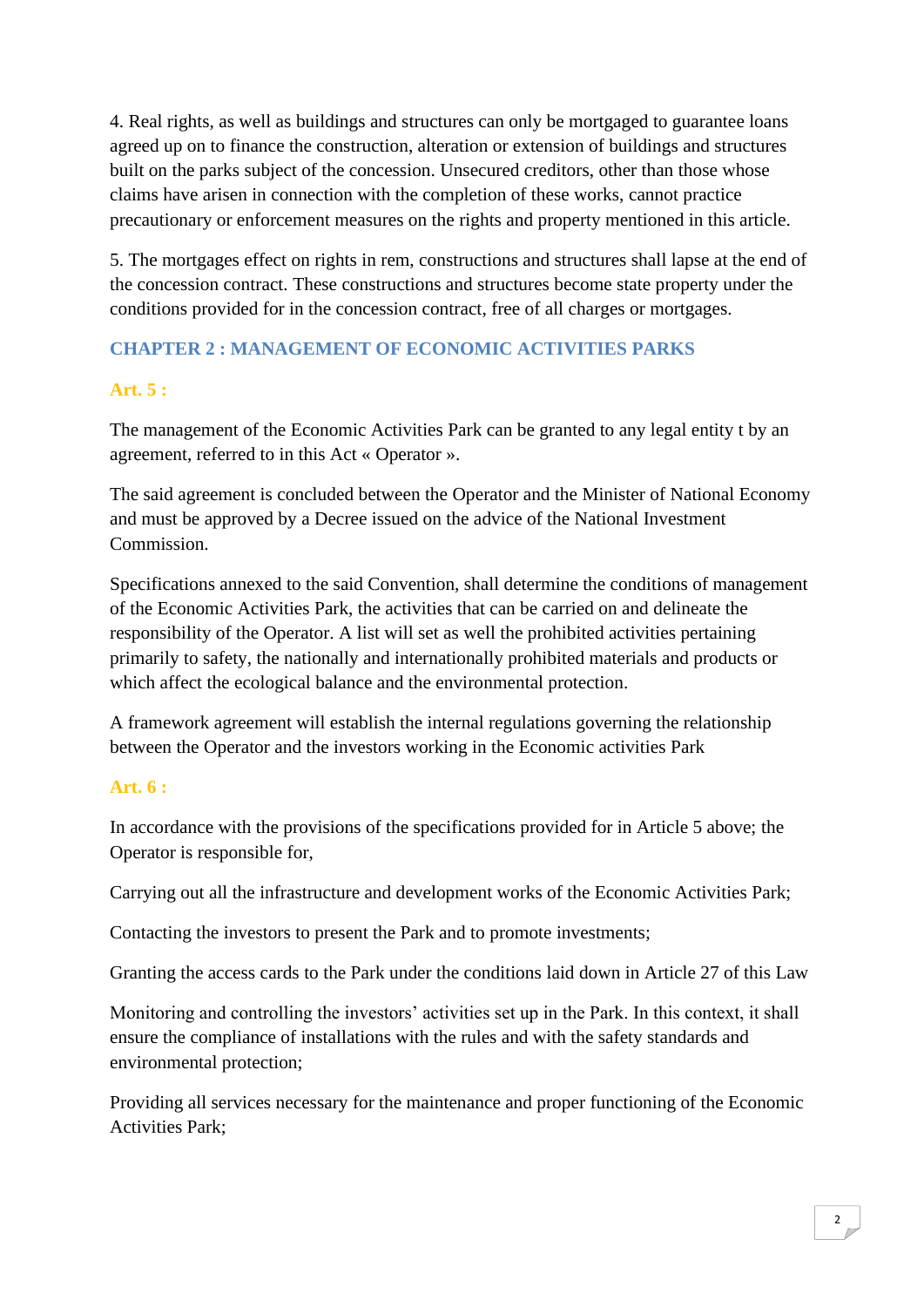Building any estate interesting to the Park and renting and operating all movable property and / or real estate within the Economic Activities Park.

# **Art. 7 :**

The Operator of the Economic Activities Parks shall collect the real estates' rental fees and the revenues of the rendered services in accordance with the specifications provided for in Article 5.

# **CHAPTER 3 : TAX SYSTEM**

# **Art. 8 :**

Infrastructure works are exempt from all taxes and duties.

Companies based in the Economic Activities Parks are subject, in respect of their activities in Tunisia, to the payment of the following taxes, duties, fees and charges :

1. The duties and taxes related to passenger cars,

- 2. The compensatory single duty on land transport,
- 3. Contributions and shares of the social security legal regime,

4. The tax on personal income following the deduction of the two thirds of revenues from exports subject to the provisions of Article 12 bis of Law N°89-114 of 30th December 1989 promulgating the Code of Taxes on personal income and taxes on companies and this for the revenues realized from 1st January 2014;

5. The corporate tax of a rate of 10% of profits deriving from exports subject to the provisions of Article 21 of Law 92-81 of August 3, 1992 as amended and supplemented by subsequent texts and this is for the profits earned from 1st January 2014, including exceptional benefits provided by the first paragraph bis of Article 11 of the Tax Code on personal income and corporate taxation and under the same conditions;

6. The levy on industrial, commercial or professional establishments :

TLC: 0.1% Export turnover.

TCL: 0.2% Local turnover.

# **Art. 8 (bis) :**

Without prejudice to the provisions of Articles 12 and 12 bis of Law N° 89-114 of 30th December 1989, promulgating the Tax Code on personal income and corporate tax, investment realized by companies based in the Economic Activities Parks are entitled to the deduction of revenues or profits invested in the subscription to the initial capital of the company or to its increase, revenues or net profits subject to personal income tax or corporate tax.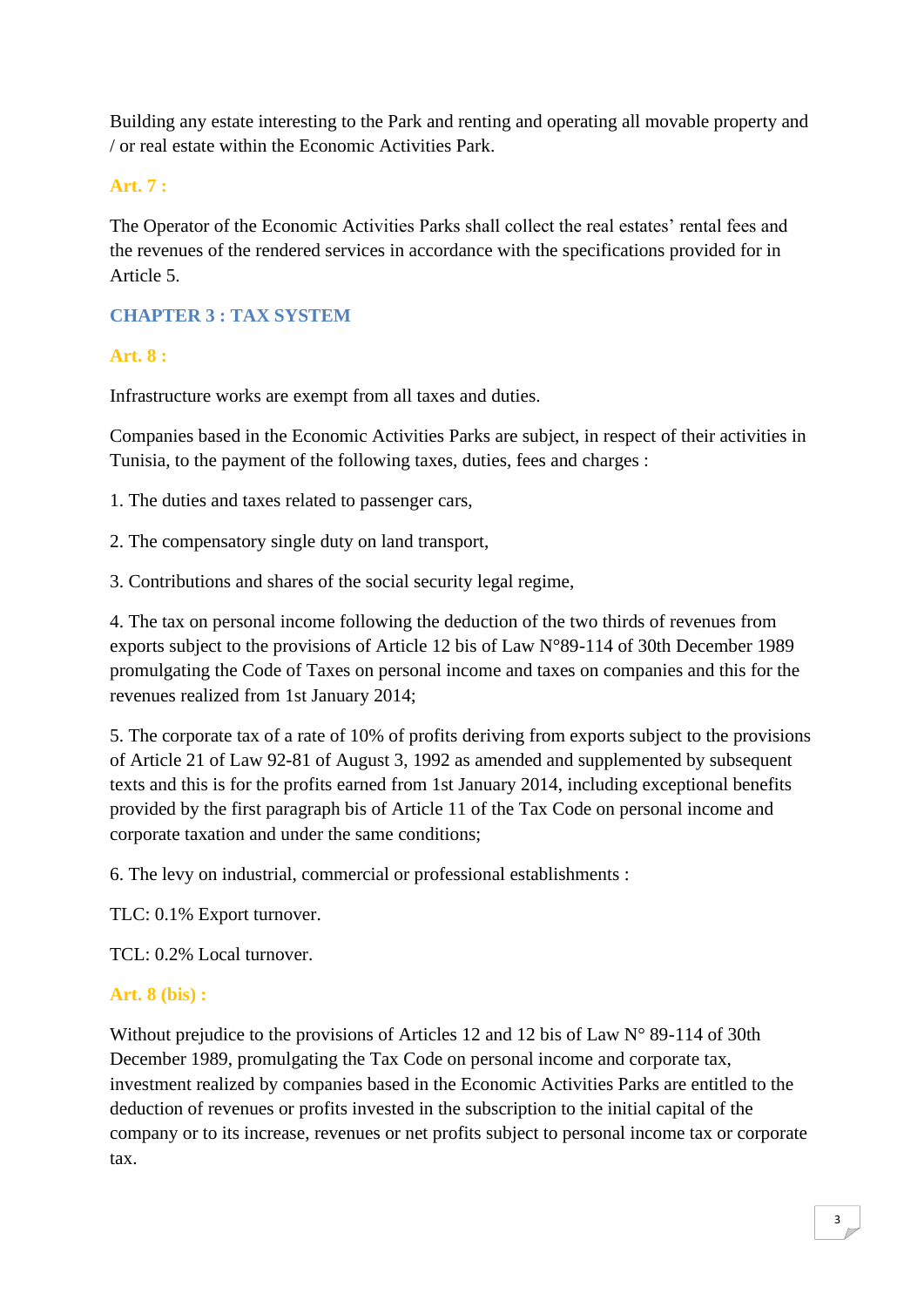The benefit from this advantage is subordinated:

To Keeping, by individuals engaged in commercial or non-commercial activities as defined by the Tax Code on personal income tax and corporate tax, statutory accounts pursuant to Articles 8, 9 and 10 of the Commercial Code;

To the newly issued stocks and shares;

To the non-reduction of the subscribed capital for five years starting from 1st January of the year that follows the year during which the release of the subscribed capital occurred, except for the case of reduction under the loss absorption;

To the presentation of a certificate of the subscribed capital release or an equivalent document by the beneficiaries of abatement on personal income tax or corporate tax;

The non-transfer of shares and stocks giving rise to the deduction benefit before the end of the two years following the year of the subscribed capital release;

The non-stipulation in the agreements signed between companies and the underwriters of guarantees outside the project or the compensation that are not related to the results of the project object of the subscription operation.

to the Registration of profits or of income reinvested in a special account in an undeliverable balance sheet liabilities except in case of transfer of shares or shares giving rise to a deduction benefit, and this is for companies and individuals exercising a commercial activity or a noncommercial profession as defined by the Tax Code on personal income tax and corporate taxes.Companies that allot all or part of their profits for investment operations can also benefit from the aforementioned abatement, provided that:

Reinvested benefits must be registered in a « special reserve account of investment » in balance sheet liabilities before the deadline expiry of the submission of the final declaration of the year's profit during which the deduction occurred and incorporated into the capital of the company at the latest by the end of the year of the establishment of the reserve,- Reinvested benefits must be registered in a « special reserve account of investment » in balance sheet liabilities before the deadline expiry of the submission of the final declaration of the year's profit during which the deduction occurred and incorporated into the capital of the company at the latest by the end of the year of the establishment of the reserve,

The tax declaration is accompanied by the corporate investment program to be carried out and the commitment of the beneficiaries of the deduction to realise the investment no later than the end of the year of the reserve constitution,

There shall be no transfer of assets concerning the said investment and before the end of the two years following the year of actual entry into production,

There shall be no capital reduction during the five years from the date of incorporation, except in case of reduction for loss absorption.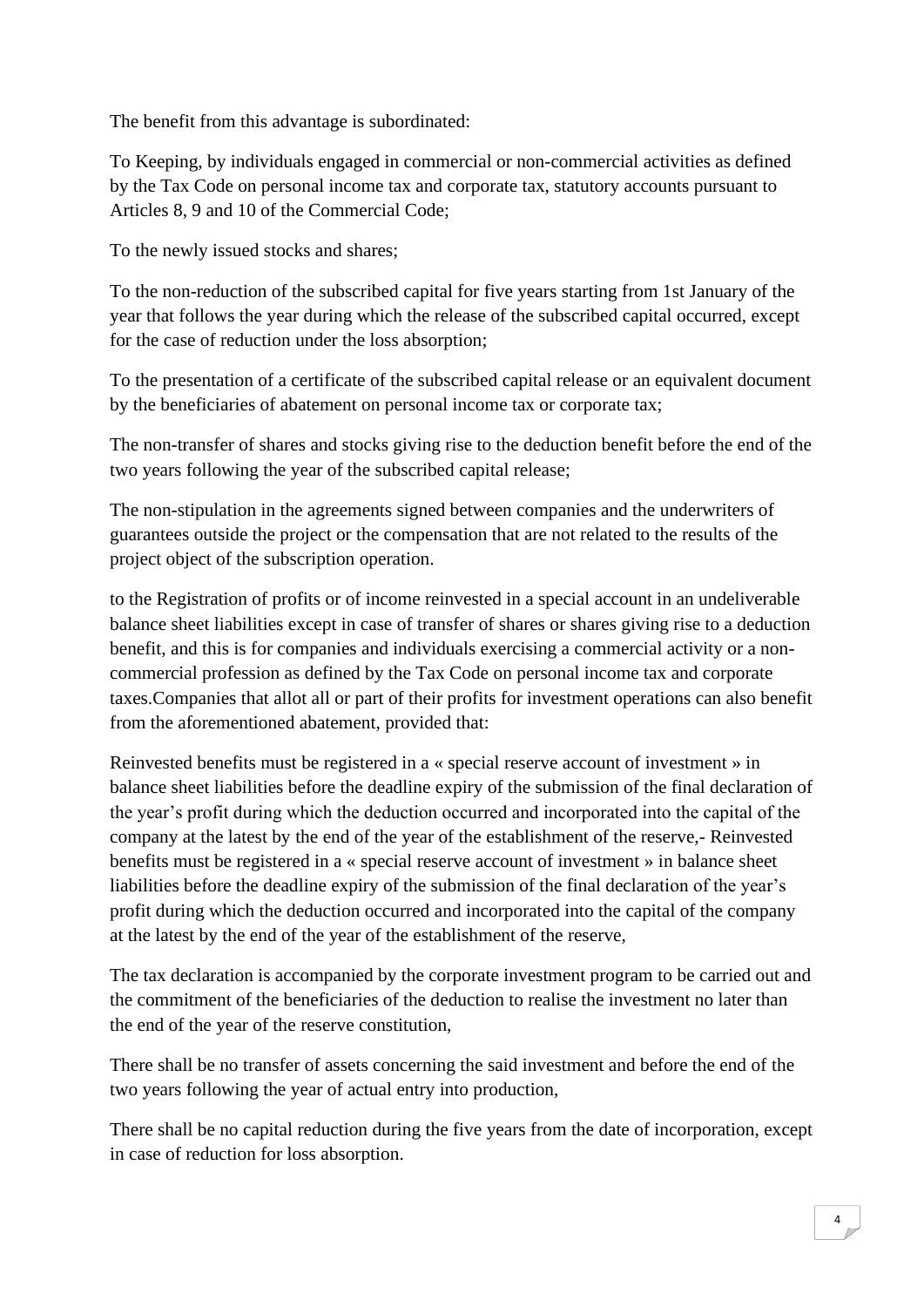# **Art. 8 (b) :**

The investments made by companies located in the Economic Activities Parks in order to fight against pollution resulting from their activities are eligible for the benefit of the following incentives :

1. The exemption from customs duty and suspension of VAT and consumption fees for imported equipment with no locally manufactured equivalent and suspension of VAT on locally manufactured equipment.

2. Taking advantage of this benefit is subject to the prior approval of the investment program and of the list of equipment necessary for the realization of these investments by the National Environmental Protection Agency, and in accordance with the provisions of Article 37 of the Investment Incentives Code.

3. A specific premium granted in connection with the intervention of the Clean-up Fund established by Law N° 92-122 of 29th December 1992 on the Finance Law for the year 1993.

# **Art. 8 (c) :**

The investments carried out in the field of research and development by companies established in the Economic Activities Parks give entitlement to the following incentives:

1. The exemption from customs duty and suspension of VAT and consumption tax in respect of imported equipment with no locally manufactured equivalent and which are necessary for the realization of these investments and the suspension of VAT for the equipment manufactured locally.This advantage is granted in accordance with Article 42 of the Investment Incentives Code.

2. A premium which rate and conditions for granting are fixed in accordance with Article 42 of the Investment Incentives Code

# **Art. 9 :**

The foreign staff recruited in accordance with Article 24 of this Law and the investors or their foreign representatives responsible for company's management benefit :

1. From the payment of a flat income tax rate of 20% of gross income,

2. From the exemption from customs duties and equivalent taxes and taxes payable on the importation of personal effects and of a passenger car for each person.

Transferring the vehicle or the imported effects to a resident is subject to foreign trade formalities and to the payment of duties and taxes in force at the transfer date, calculated on the basis of the vehicle or the effects value at that date.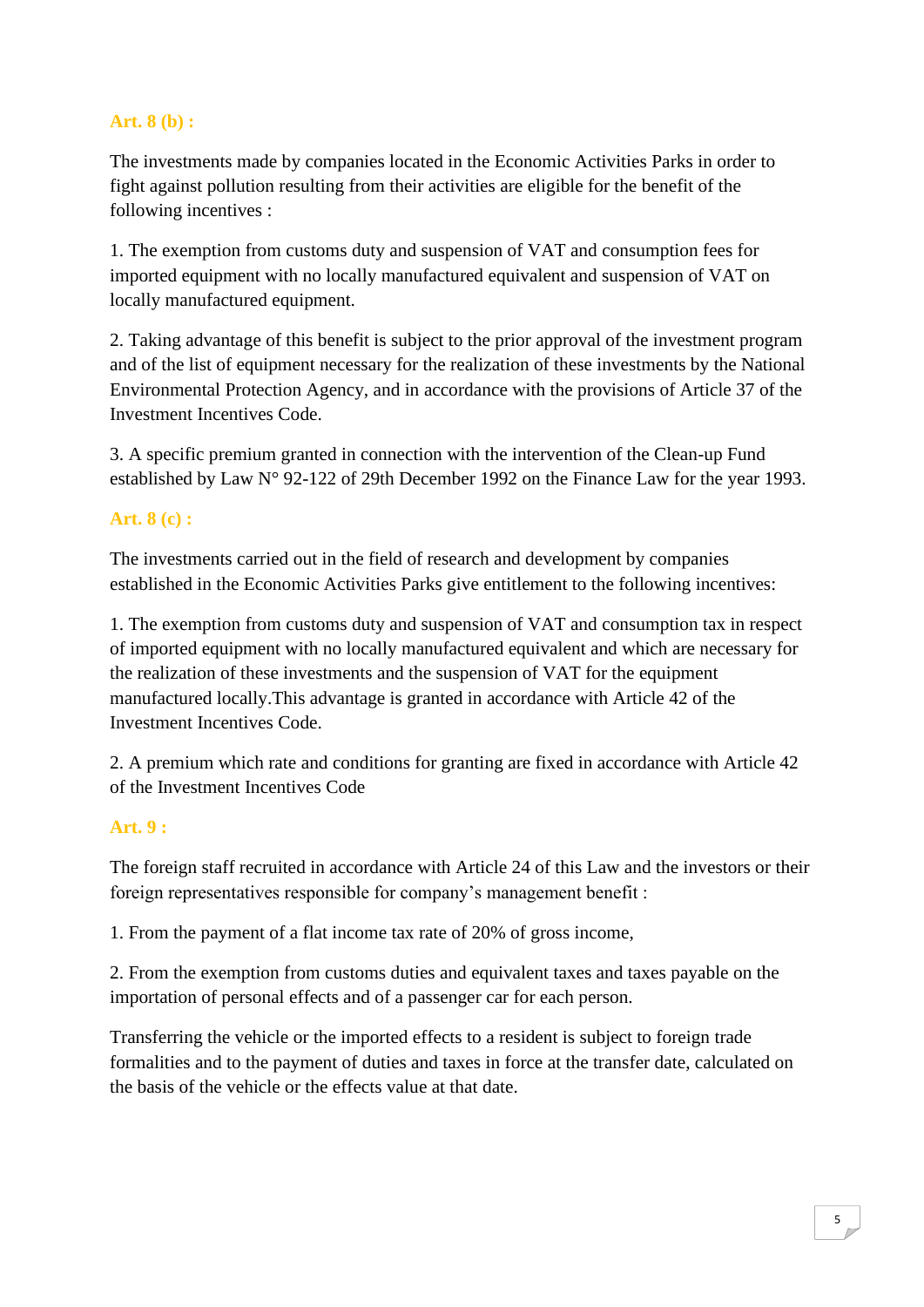# **CHPATER 4 : FOREIGN TRADE AND EXCHANGE REGIME**

# **Art. 10 :**

Investors in the Economic Activities Parks can exercise their activities as residents or nonresidents in respect of Tunisian foreign exchange regulations.

# **Art. 11 :**

Investors in the Economic Activities Parks can opt for non-resident status in cases where at least 66% of their capital is held by non-residents Tunisians or foreigners paid by imported foreign currency.

The participation of residents in the capital of the said legal persons, which must be made in foreign currency or convertible dinars, can be performed in accordance with the exchange regulations in force.

The quality of non-resident should be explicitly mentioned in the statutes of the legal person.

# **Art. 12 :**

Companies created in the Economic Activities Parks by legal persons whose headquarters are abroad are considered as non-residents.

Funding these companies must be carried out by importing foreign currency.

#### **Art. 13 :**

Non-resident investors in the Economic Activities Parks benefit from the guarantee of transferring the invested capital by importing foreign currency and the revenues derived from them.

The transfer warranty covers the real and net revenues for transferring or liquidation even if that amount is greater than the initial capital invested.

# **Art. 14 :**

Non-residents, as defined in this chapter, are not required to repatriate their exported goods, services and income benefits. However, they must make all regulations such as payments for goods and services in Tunisia, duties and taxes, dividends distributed to resident partners, through foreign currency accounts or in convertible dinars.

#### **Art. 15 :**

Regulations within the Economic Activities Parks are carried out in foreign currency and convertible dinars.

#### **Art. 16 :**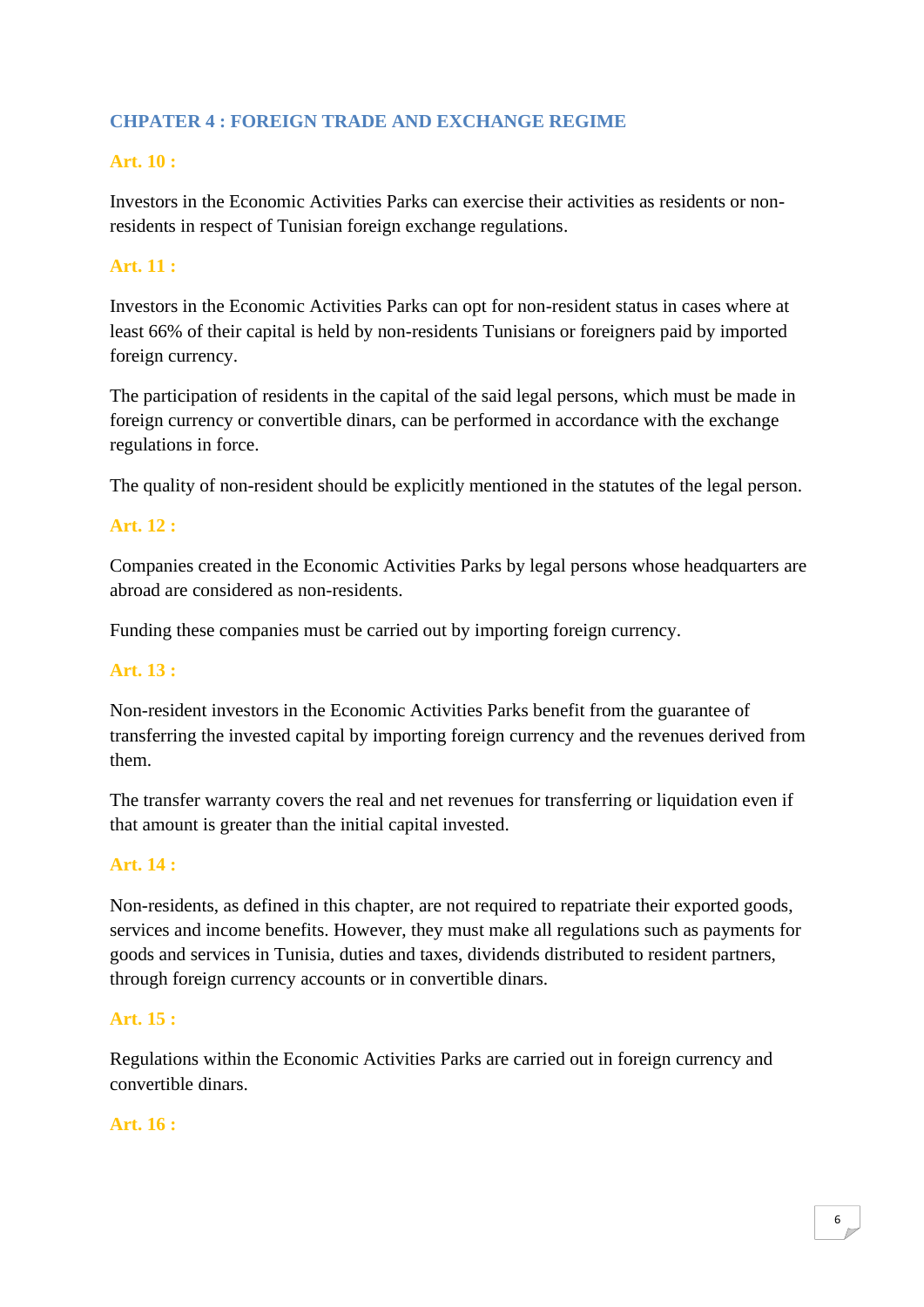Natural and legal entities operating in the Economic Activities Parks should repatriate the exchange value of their exports in accordance with the regulations of foreign trade and foreign exchange regulations in force. They can freely carry out through authorized intermediaries all transfers relating to their activities.

# **Art. 17 :**

Residents Operators are allowed to incur other residents' obligations in foreign currencies for operations or transactions within the Economic Activities Parks allowed by the provisions of this Law.

#### **Art. 18 :**

Any transfer between non-residents of securities or shares of legal persons entitled to benefit is free under this Law.

### **Art. 19 :**

Trade relations between the investors of the Park and abroad and those between the operators themselves are free.

#### **Art. 20 :**

Operators eligible for the provisions of this Act may freely import the goods and services necessary for their activities.

# **Art. 21 :**

Domestic goods and services provided to investors installed in the Economic Activities Parks are considered as exports and as such are subject to the regulation of foreign trade and foreign exchange and to the tax and customs regime applied to exports.

The promotion of goods or services originating from the Economic Activities Parks in the local market is considered as an import and is therefore subject to prior authorization and payment of duties and taxes due on importation.

However, companies operating in the sectors of industry and services may, without prior authorization, sell part of their products or services on the local market, and that, within a proportion not exceeding 30 % of their turnover in accordance with Articles 16 and 17 of the Investment Incentives Code.

Revenues and profits from sales and services supplied by these companies on the local market are subject to income tax or corporation tax under the provisions of the ordinary law.

The duties and taxes due in respect of waste sales to companies authorized by the Ministry of Environment to perform activities of recovery and recycling are suspended. The amount of such sales is not taken into account for determining the maximum amount referred to above and the benefits derived from them are not subject to income tax or corporation tax.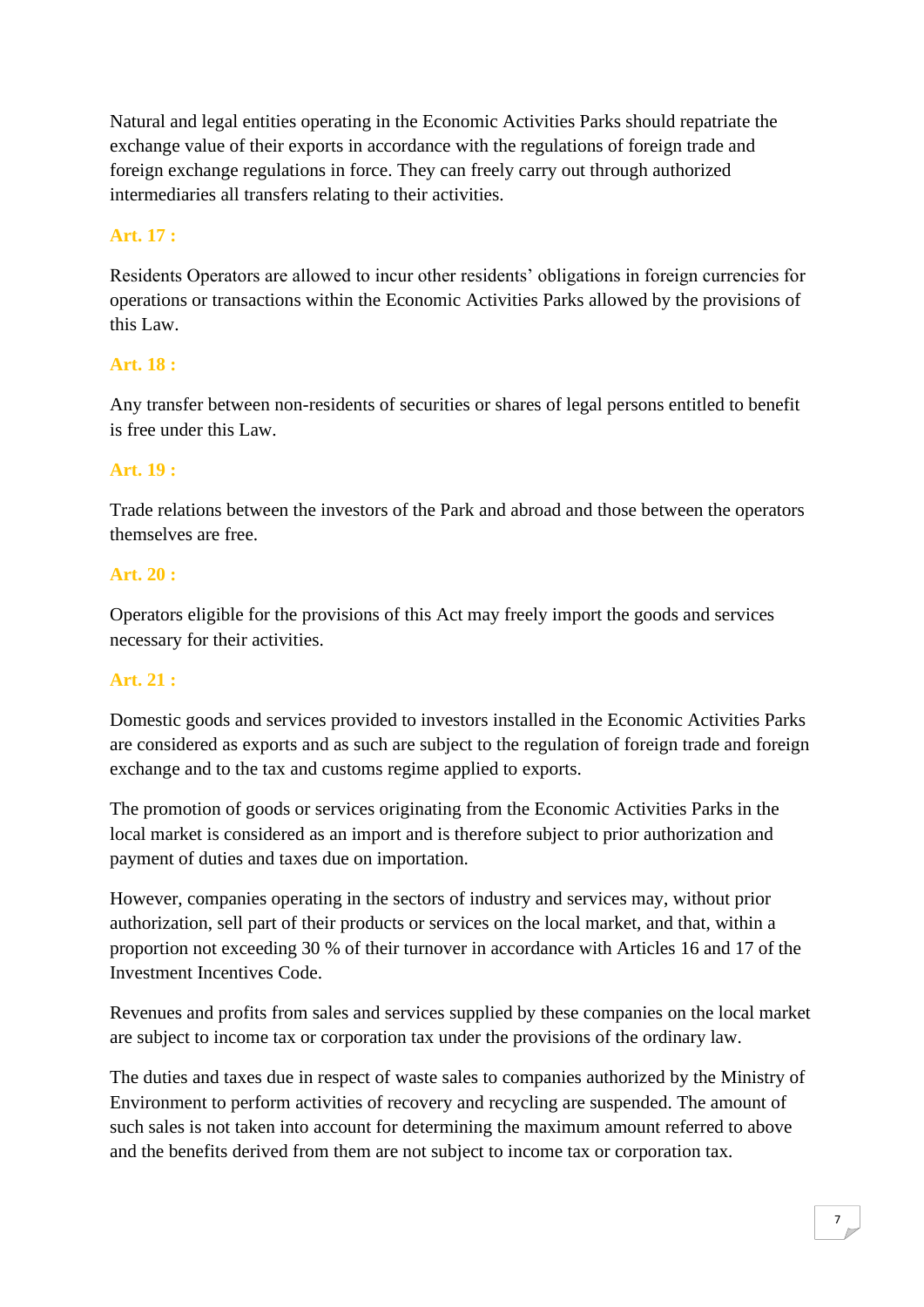# **Art. 22 :**

Investors established in the Economic Activities Parks are free to provide their services and make sales of their products to totally exporting companies in accordance with the regulations in force.

#### **CHAPTER 5 : EMPLOYMENT AND SOCIAL SECURITY REGIME**

#### **Art. 23 :**

Regardless to any other contrary provision, labour contracts between employees and companies located in an Economic Activities Parks are deemed fixed-term employment contracts, whatever their form, duration or modalities of their execution.

#### **Art. 24 :**

Investors can freely recruit a maximum of four (4) supervisory staff and managers of foreign nationality per company, the recruitment notification are to be made to the Operator of the Economic Activities Park.

The Operator shall notify this recruitment to the Ministries of the Interior, National Economy, Vocational Training and Employment and to the Central Bank of Tunisia.

#### **Art. 25 :**

Before recruitment, personnel of foreign nationalities having the status of non-resident can opt for a social security system other than the Tunisian regime. In this case the employee and the employer are not required to pay social security contributions in Tunisia.

#### **CHAPTER 6 : VARIOUS PROVISIONS**

#### **Art. 26 :**

Public services needed to operate the Economic Activities Parks are represented permanently by the Operator with the exception of customs and police who remain directly under the authority of their respective directions.

#### **Art. 27 :**

Only legally allowed people and vehicles can access the Economic Activities Parks.

The conditions and the modalities for access are laid down by a joint decree of the Ministers of Interior, Finances and National Economy.

#### **Art. 28 :**

No person is authorized to reside in the Economic Activities Parks except legally authorized needed personnel.

#### **Art. 29 :**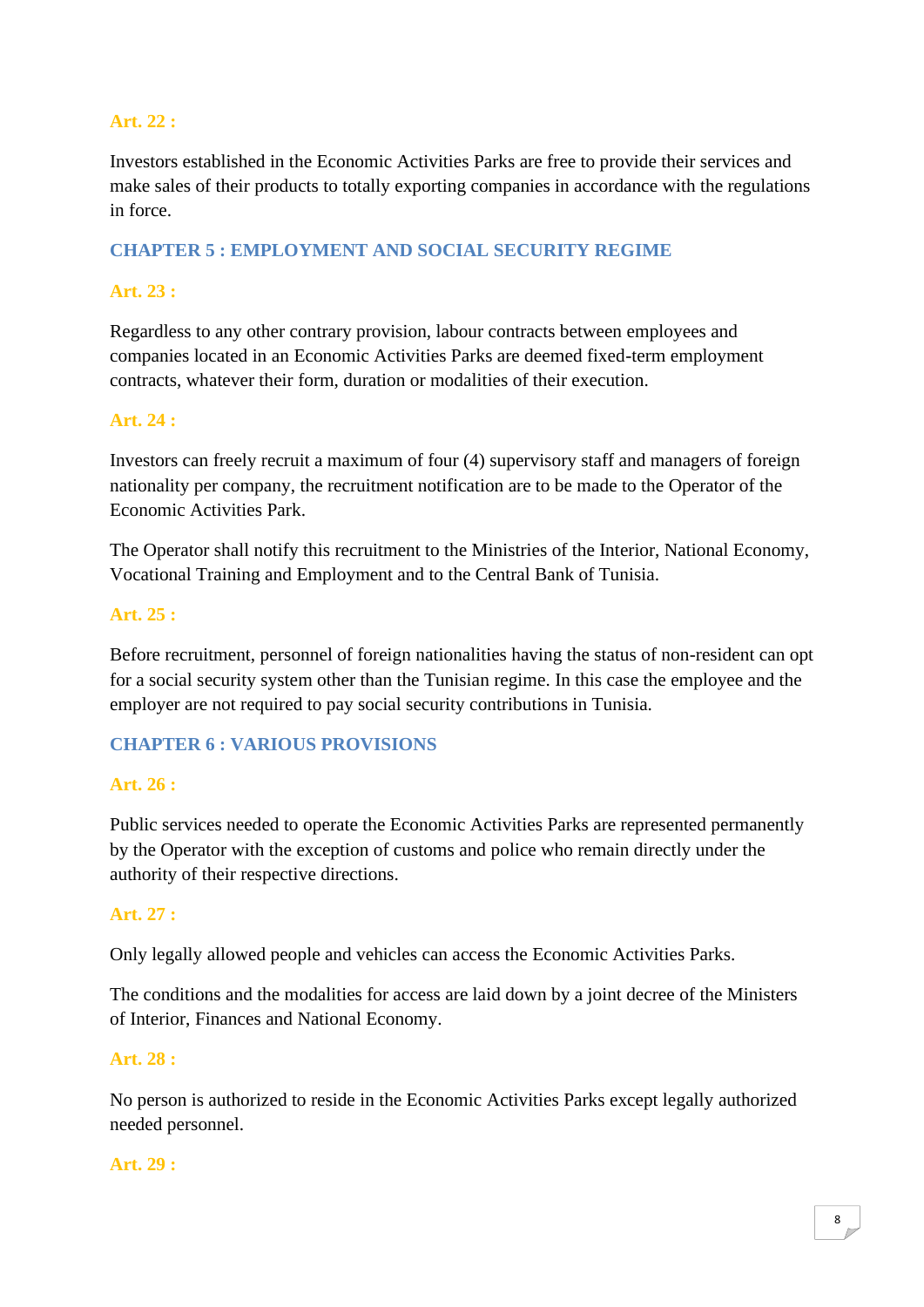Retail sales inside the Economic Activities Parks are prohibited. However, the services and products needed for the viability of the Park may be authorized under the conditions of the specifications.

#### **Art. 30 :**

Any dispute arising between the foreign investor and the Tunisian government, originating from the investor or a measure taken by the government against it, shall be submitted to the competent Tunisian courts, unless a specifically approved agreement stipulating an arbitration clause or allowing the parties to agree on a compromise to resolve such dispute by way of adhoc arbitration or through the use of conciliation and / or arbitration institution under any of the following agreements:

The bilateral agreements for the promotion and protection of investments concluded between Tunisia and the country of which the investor is a national;

The agreement creating an Arab Organization for Investment Guarantee ratified by Decree-Law N° 72-4 of 17th October 1972:

The International Convention for the Settlement of Investment Disputes between states and Nationals of other states, ratified by Act  $N^{\circ}$  66 -33 of 3rd May 1966;

Any other agreement concluded by the government of the Republic of Tunisia in this respect.

#### **Art. 31 :**

1. Companies beneficiaries of incentives provided for in this Law shall be subject to, during the period of implementation of the investment program, a monitoring and control process by the Operator's departments that are responsible for ensuring the respect of the granted benefits terms.

2. The beneficiaries under this Law are forfeited in case of non-compliance with its provisions or in case of not starting the execution of the investment program after a period of one year from the investment declaration date. In addition, they are required in case of non-fulfilment or illegal diversion of the initial object of the investment, to pay back benefits and bonuses granted plus late penalties provided for in Article 63 of the Investments Incentives code.Withdrawal and reimbursement do not apply to benefits granted to operation in the period during which the operation actually took place, in conformity with the object under which the benefits have been granted in favour of the project. The tax benefits and bonuses granted to the investment phase, are refunded after deduction of tenth for a year of effective operation in accordance with the object under which the benefits have been granted in favour of the project and that is subject to provisions relating to the regularization of the value added tax under Article 9 of the code of value added tax.The withdrawal of benefits and reimbursement of premiums are made by reasoned decree of the Minister of Finance following a recommendation or under a proposal of the concerned Operator's departments and this is after the hearing the beneficiaries by theses departments.